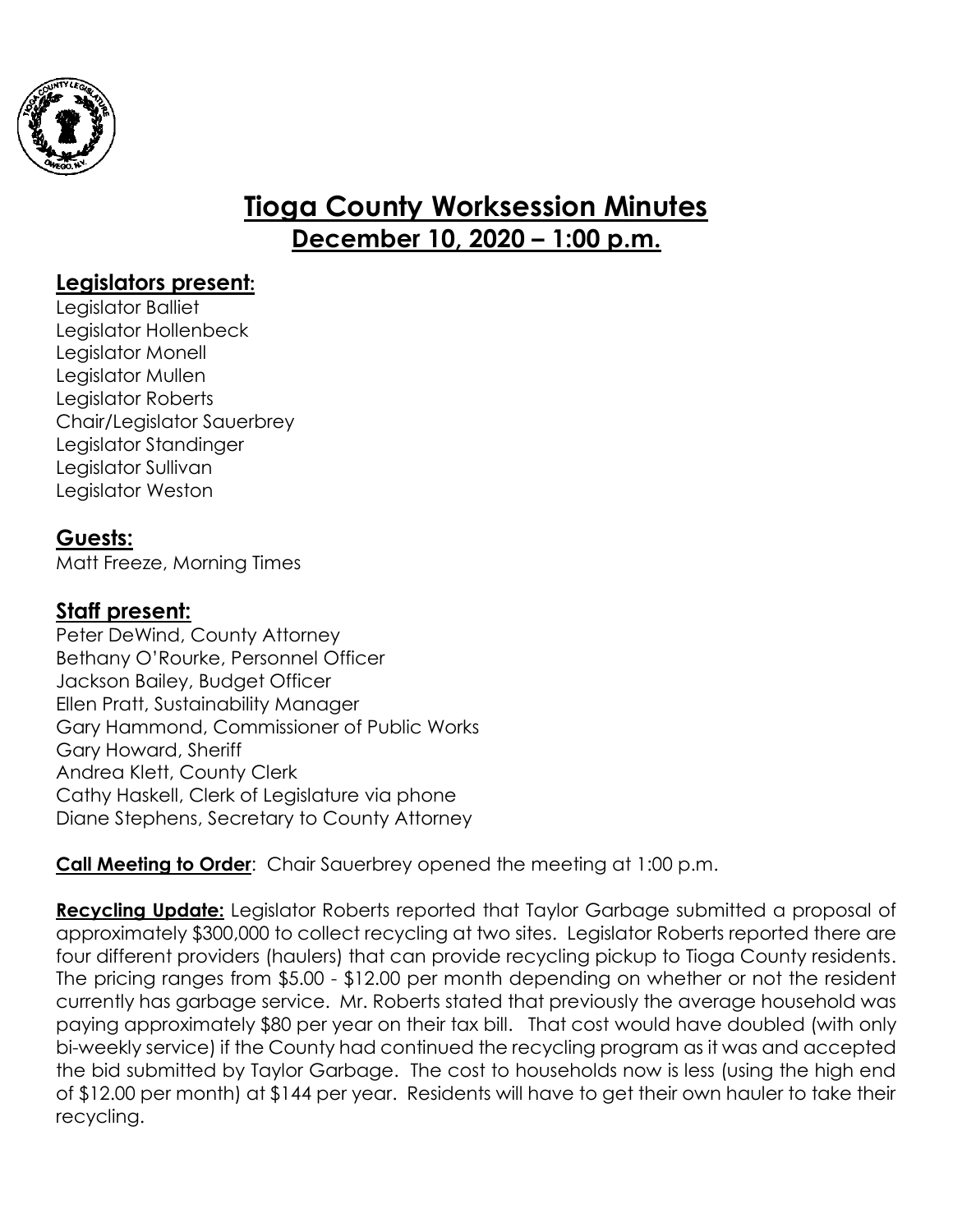There was some discussion and questions about the haulers' willingness to expand their service to recycling and their pricing. Legislator Roberts stated the haulers are more than willing to cover Tioga County and the high end pricing (\$12.00 per month) is for residents who have no other service with the hauler (i.e. no garbage pick-up).

Legislator Sullivan asked whether it was possible to contract with Taylor Garbage for only one month or three months since it is the "eleventh hour" and residents were told they were going to have a place to take their recycling and now they will not. Mr. Hammond stated Taylor Garbage is willing to enter into a monthly agreement.

Legislator Sullivan stated she would like to contract with Taylor Garbage for 1-3 months to provide recycling for residents until they decide where they really want to go with this and not "slam" it on the residents at the last minute.

Legislator Roberts stated the Public Works Committee has already decided where they want to go with this.

Legislator Monell asked where the money would come from if they do decide to provide the service for 1-3 months. Sustainability Manager Pratt stated she has \$100,000 in her 2021 budget that could cover this expense.

Chair Sauerbrey stated they have been talking about this for a long time and it is time to make a decision and "take the hit". People have to call one of the four haulers, contract with them, and it will cost them less than if the County had continued the regular recycling program and that works for her.

Legislator Sullivan agreed that works for her also, but not on January 1.

Chair Sauerbrey stated Taylor Garbage already sent out their flyer three weeks ago telling people they are not taking recycling at their two sites. The County tried to negotiate with them and they could not get anywhere with them so they have to draw the line somewhere. Legislator Roberts agreed with her.

Legislator Mullen proposed making an informative flyer and posting it on the County's website.

Legislator Sullivan proposed taking a straw poll. Chair Sauerbrey stated this does not have to go by way of resolution. Attorney DeWind stated there was nothing "proposed" that came out of the Public Works Committee meeting. Someone could propose a separate alternative if they wanted to or it could be done as a straw poll.

Legislator Sullivan made a motion to take a straw poll vote.

Chair Sauerbrey reiterated that the Committee's recommendation is to do nothing. Private contractors are offering recycling only service, it has no budget impact, it can happen immediately, and a con is it will not be popular with the public. The County negotiated with Taylor Garbage and they were not agreeable to what the County wanted to do. Legislator Roberts added that Ms. Pratt is going to put out an extensive informational announcement explaining the situation, listing the four haulers available.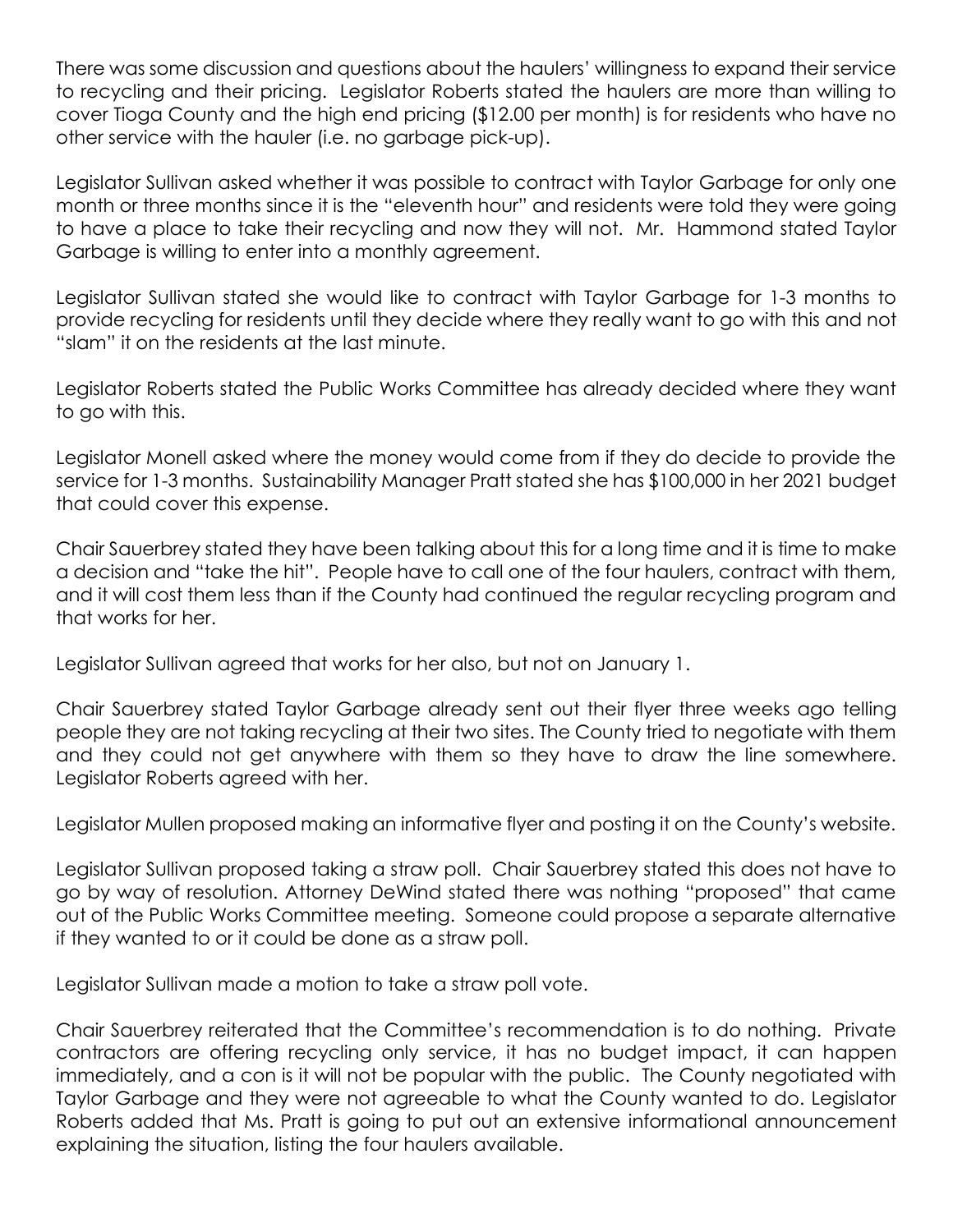Chair Sauerbrey called for the straw poll vote by show of hands in support of the Committee's recommendation to do nothing. Legislators Balliet, Monell, Mullen, Sauerbrey, Roberts, Standinger, and Weston supported the Committee's recommendation. Legislators Sullivan and Hollenbeck did not support the Committee's recommendation.

Legislator Standinger stated their initial decision was made in good faith based on information they had received from the DEC. That information was either inaccurate or superseded by a higher authority at DEC through no fault of the County.

Legislator Balliet asked whether it was feasible to add something to go out with the tax bills to inform the public regarding this information. Attorney DeWind stated he is not sure that legally that can be done, but will look into it.

Legislator Hollenbeck stated he believes they still need three more months to do something since it is already December.

Chair Sauerbrey stated the objections were duly noted.

**Budget Update:** Mr. Bailey reported on the status of the budget by going over the Final Budget Summary sheet. No changes have been made to the tentative budget. Small changes have been made to fringe benefits. The report breaks down the proposal presented at the budget hearing. Total appropriations of all funds for 2021 is \$82,900,667, a reduction of 3.83%. The total revenue for 2021 is \$52,597,339, a reduction of 10.18%. Applied surplus is \$5,354,606, an increase of the appropriated fund balance from 2020 of \$2,366,790. The real property tax levy is set at \$24,948,721, an increase from 2020 of \$294,612 or 1.19%. Currently the amount of the fund balance is approximately \$21 million, which keeps the County in line with its fund balance policy, although at the high end of the policy.

Chair Sauerbrey stated the County is fortunate to have this fund balance or they would be losing people and programs.

Legislator Mullen told Mr. Bailey he did an outstanding job in a very difficult situation.

**Organizational Meeting Agenda Review**: Legislative Clerk Haskell went over the agenda for the organizational meeting on January 4, 2021 at 9:00 a.m. Legislator Roberts will lead the prayer and pledge and start the voting process.

- Republican and Democratic Election Commissioners will be sworn-in
- Chair and Deputy Chair of Legislature will be nominated and sworn-in
- Public Information Officer will be nominated
- Republican Majority Leader will be nominated

Ms. Haskell reviewed the resolutions:

- Trips Authorized
- Designation of Official Depositories
- Designate Official Newspapers
- Designation of Newspaper for Republican Party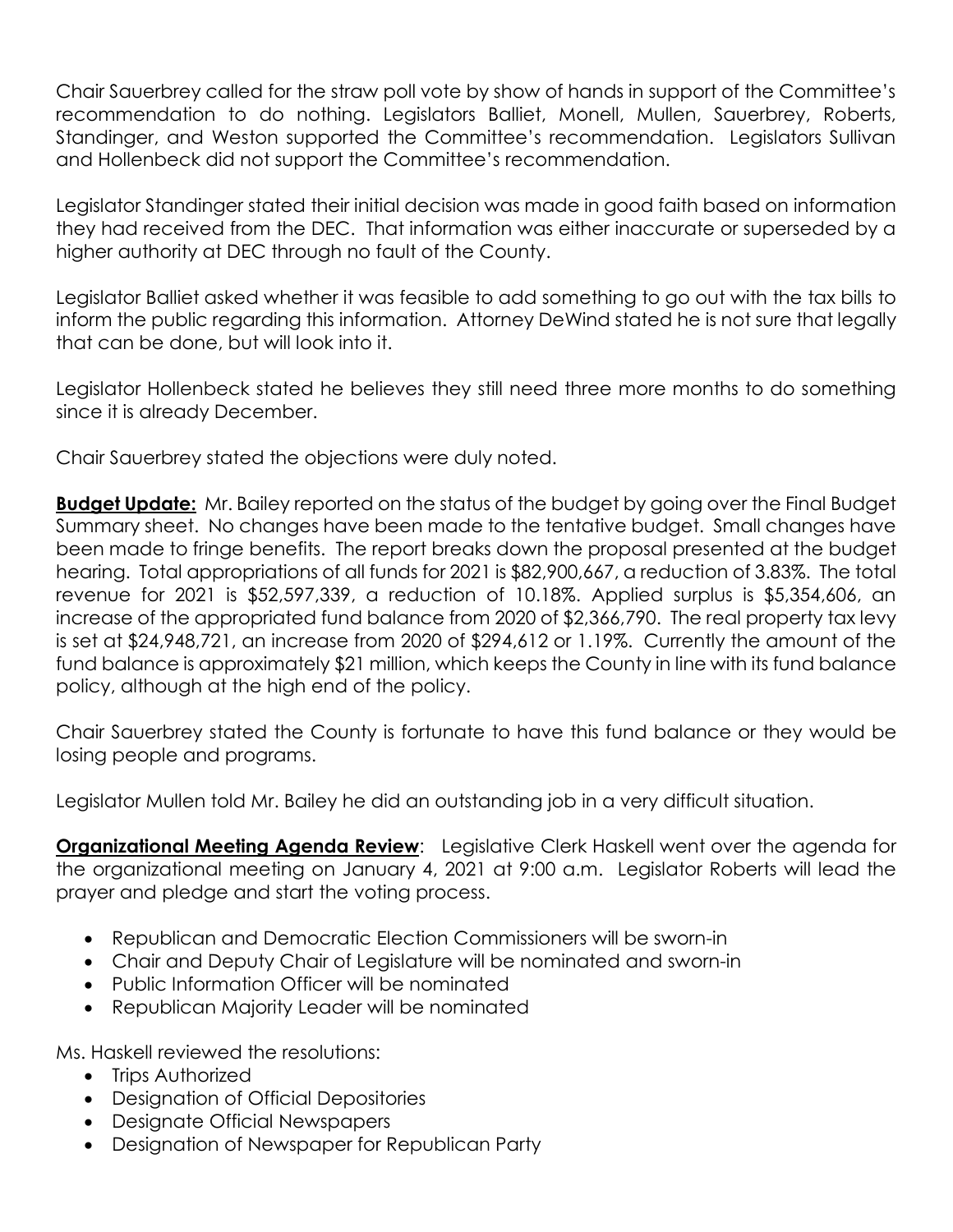- Designation of Newspaper for Democratic Party
- Set Salary of Chair
- Fix Dates and Times of Tioga County Legislative Meetings
- Annual Review of Procurement Policy
- Appoint Directors Soil & Water Conservation District
- Appoint Members Fish & Wildlife Management Board

Legislator Sullivan proposed all Legislative meetings be scheduled to daytime meetings (12 noon) and only in the event of a pressing issue, changed to evening.

Legislator Sullivan made a motion to amend the resolution fixing the dates and times of the Legislative meetings to reflect this time change.

Chair Sauerbrey stated with the ability to use Zoom and other technological means, the meetings can be videoed and the public can watch or attend them and participate in that manner.

Legislator Monell seconded the motion. The motion was carried with a 7-2 straw poll vote, with Legislators Mullen and Weston opposing.

Ms. Haskell will amend the resolution to reflect all Legislative meetings will take place at 12:00 p.m.

Ms. Haskell stated County Clerk Andrea Klett would be present at the organizational meeting to swear-in the two election commissioners as well as the Legislative Chair and Deputy Chairs. A photo will not be taken.

**Enhanced 911 Emergency Telephone System Senate Bill S7618 Update**: Chair Sauerbrey reported Senate Bill S7618 would help fund the Emergency Services radio system. The Senate does not anticipate going back into session prior to year-end, therefore, will need to introduce a new bill number in January 2021. The County will need to repeat the Home Rule Request process and adoption of resolution in support of the Home Rule Request. Ms. Haskell will work with the Senator and Assemblyman's Office in 2021 to re-start the process.

**Approval of Worksession Minutes**: On motion of Legislator Sullivan, seconded by Legislator Hollenbeck and unanimously carried, the November 19, 2020 worksession minutes were approved.

#### **Action Items:** None

**Legislative Support:** Ms. Haskell asked for approval of the November 5, 2020 Legislative Support committee minutes. On motion of Legislator Monell, seconded by Legislator Sullivan and unanimously carried, the minutes were approved.

Ms. Haskell reviewed the following information:

- Local Law No. 2 of 2020 (Hotel/Motel Tax Law) is on file with the Dept. of State as of 11/17/2020.
- Required trainings are past due for some Legislators.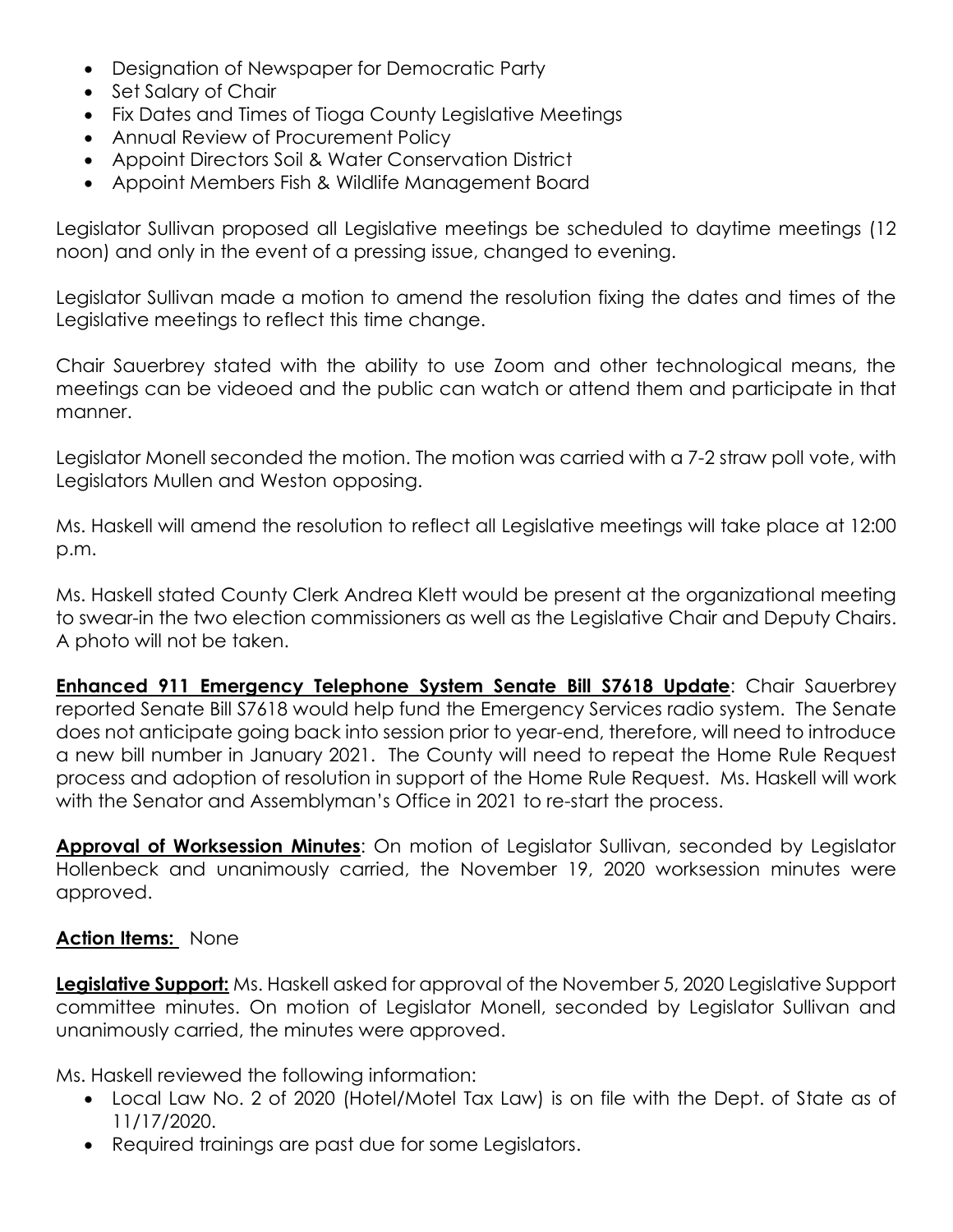- A local law will be introduced in 2021 regarding the Legislators staggered terms
- Resolution to hire Deputy Legislative Clerk will be presented at the December 15, 2020 Legislature meeting.

The December 15, 2020 Legislative meeting time changed from 6:00 p.m. to 12 noon. Legislator Mullen will lead in the prayer and pledge and start the voting process.

#### **Recognition Resolutions:**

Ms. Haskell reported the following two recognition resolutions will just be noted in the December 15, 2020 Legislature meeting minutes, as the retirees will not be in attendance.

- Recognize Christopher Kallin's 40 Years of Dedicated Service Department of Social **Services**
- Recognize Christina Silvestri's 21 Years of Dedicated Service to Tioga County

Ms. Haskell reviewed the following resolutions for the December 15, 2020 Legislature meeting:

- Fix Time of Organization Meeting
- Reappoint Member to the Board of Health
- Two resolutions reappointing members to Planning Board and one resolution appointing member to Planning Board
- Adopt County budget for 2021 and Appropriations and Salary Schedule
- Year End transfers
- Authorize Treasurer to Encumber Funds
- Seven resolutions to transfer funds and/or modify 2020 budgets for Emergency Services, Sheriff, District Attorney, County Clerk, Public Health and Economic Development
- County Tax Levy
- Town Tax Levy
- Stagecoach PILOT
- Hazard Mitigation Plan Coordinator for 2021
- CSEA Employee Benefit Fund
- Family and Children's Counseling Services
- Thomas Reuters (Westlaw) Contract
- Twin Tiers Drug & Alcohol Testing Contract
- Retainer Agreement for Personnel services
- CBH Medical for Jail Medical and Mental Health Services
- Schedule public hearing for local law regarding staggered terms of Legislators Ms. Haskell stated she needs a Legislator to introduce the local law to set the terms of the Legislators. A public hearing will be held on January 7, 2021 at the first Legislative worksession for adoption of the local law on January 12, 2021. Legislator Sullivan agreed to introduce the local law at the next Legislative meeting.
- Medicare Reimbursement
- Purchase Excess and Employer's Liability Insurance for Workers' Compensation Program
- Health insurance for Dual County Retiree Spouses
- Unaccredited Internship in District Attorney's Office
- Part-time Information Security Officer
- Extend Duration of Temporary Accounting Associate I Position
- 2021 Staff Changes Public Health
- Appoint Deputy Clerk of Legislature
- Amend Employee Handbook Ethics Rules, Schedule A